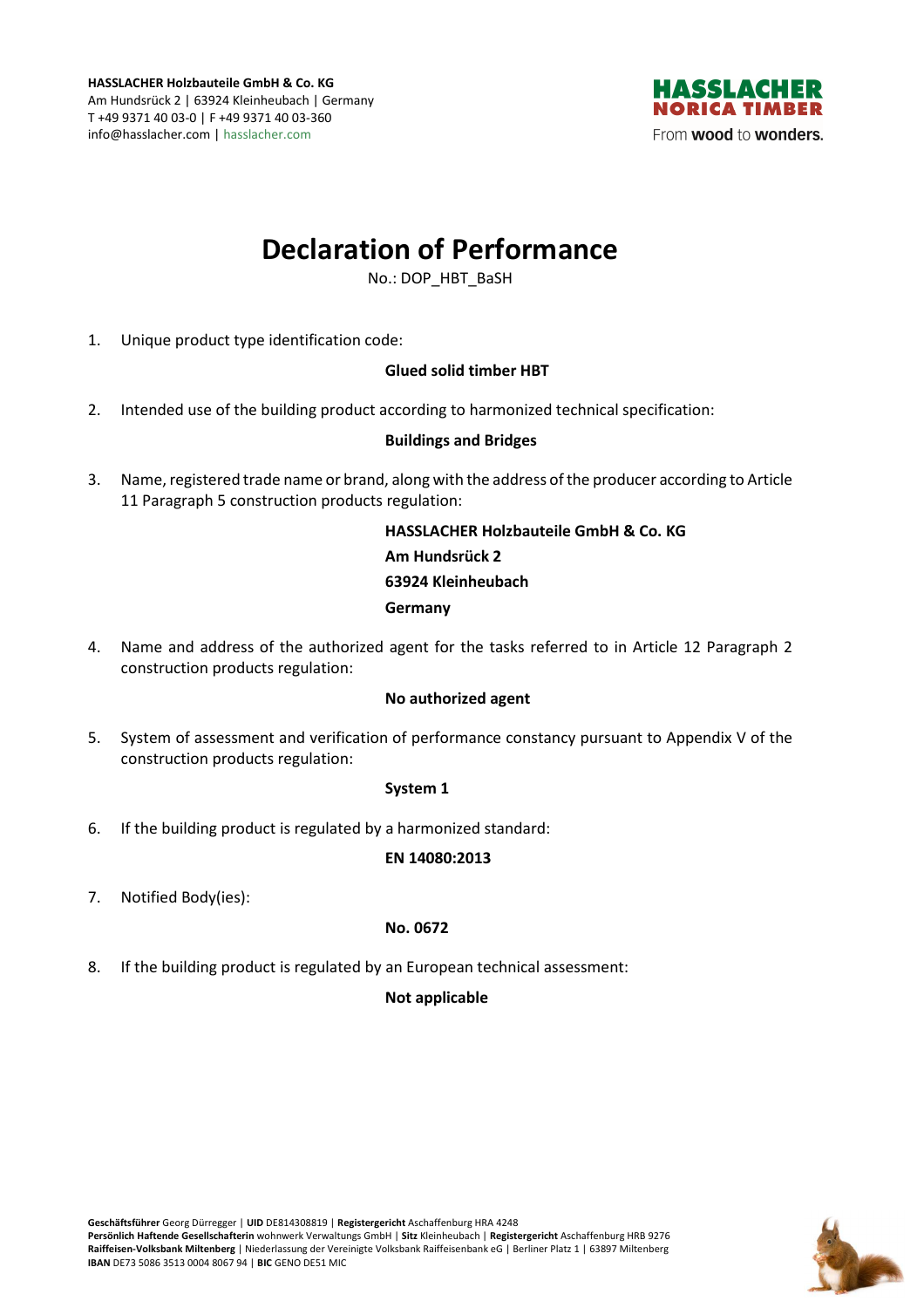**HASSLACHER Holzbauteile GmbH & Co. KG**  Am Hundsrück 2 | 63924 Kleinheubach | Germany T +49 9371 40 03-0 | F +49 9371 40 03-360 info@hasslacher.com | hasslacher.com



#### 9. Declaration of performance:

| <b>Main Features and Characteristics</b>                         |                                              | Performance                                                                       |
|------------------------------------------------------------------|----------------------------------------------|-----------------------------------------------------------------------------------|
| <b>Mechanical characteristics</b><br>of glued laminated products | Characteristics of timber                    | <b>NPD</b>                                                                        |
|                                                                  | Bending strength                             |                                                                                   |
|                                                                  | Compression strength                         | Classification based on the<br>characteristics of laminations<br>according EN 338 |
|                                                                  | Tensile strength                             |                                                                                   |
|                                                                  | Shear strength                               |                                                                                   |
|                                                                  | Modulus of elasticity                        | Spruce/Fir:                                                                       |
|                                                                  | Bonding strength                             | C <sub>24</sub>                                                                   |
|                                                                  | Strength of finger joints                    |                                                                                   |
|                                                                  | Geometrical data                             | <b>NPD</b>                                                                        |
| <b>Resistance to fire</b>                                        |                                              | <b>NPD</b>                                                                        |
| <b>Bonding strength</b>                                          | Glue line integrity of surface<br>bonding    | Delamination test<br>according EN 14080, Annex C,<br>Test method B                |
| <b>Reaction to fire</b>                                          |                                              | $D-S2, d0$                                                                        |
| <b>Emission of formaldehyde</b>                                  |                                              | E1                                                                                |
| Release of other dangerous substances                            |                                              | <b>NPD</b>                                                                        |
| <b>Durability of bonding</b><br>strength                         | Species                                      | Spruce/Fir                                                                        |
|                                                                  | Adhesive finger joint                        | PUR / Typ I according EN 15425<br>170 FJ 0,1 M                                    |
|                                                                  | Adhesive surface bonding                     | MUF / Typ I according EN 301<br>I 90 GP 0,3 S                                     |
| <b>Durability against biological</b><br>attack                   | Lamination without preservative<br>treatment | Durability class 5<br>according EN 350-2                                          |
|                                                                  | Lamination with preservative<br>treatment    | <b>NPD</b>                                                                        |

NPD – No Performance Determined

10. The performance of the previous product corresponds with the declared performance/the declared performances. For the creation of this performance in accordance with the EU regulation No. 305/2011 the manufacturer is uniquely responsible for.